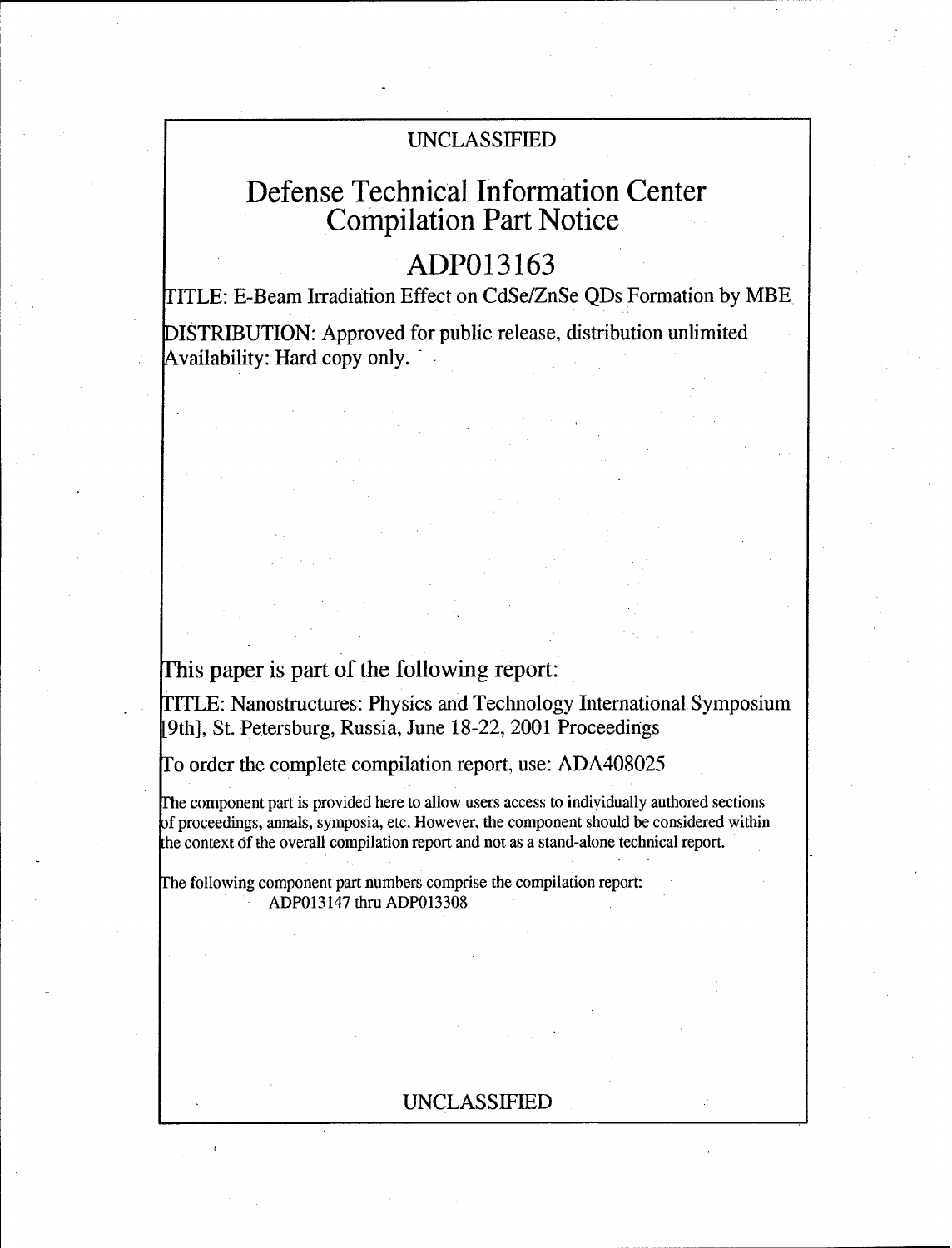9th Int. Symp. "Nanostructures: Physics and Technology" **NT.18p** St Petersburg, Russia, June 18-22, 2001 © 2001 loffe Institute

## E-beam irradiation effect on CdSe/ZnSe QDs formation **by** MBE

.V. I. Kozlovsky, *Yu. G. Sadofyev* and Ya. K. Skasyrsky

P. N. Lebedev Physical Institute RAS., 117924, 53 Leninsky pr., Moscow, Russia

Abstract. The strong influence of the RHEED e-beam irradiation on formation of CdSe QDs by MBE has been found. Large difference in CL spectra between inside the e-beam trace and outside it was observed. Probably, the e-beam stimulates the adatoms diffusion along the growth surface and/or plays role of a catalyst of chemical reaction between Cd and Se.

#### **1.** Introduction

Self-assembling quantum dot structures (QDs) are promising active medium for semiconductor lasers  $[1]$ , in particular for e-beam longitudinally pumped lasers  $[2]$ . CdSe/ZnSe system is interesting for visual spectral range. Process of self-assembled QD layers depends strongly on growth procedure, temperature, layer thickness and other growth conditions [3-7]. So *in-situ* control of QD formation is very important. The reflective high-energy electron diffraction (RHEED) is usually used as a control during molecular beam epitaxy (MBE). At the formation of zero-dimensional entities, the RHEED pattern undergoes typically a sharp transition from streaky to spotty [8]. However, only small area of a wafer is monitored in such a way. We have observed that the other area of the wafer has very different emission spectrum. It proves that RHEED e-beam has an influence on the QD formation during MBE.

### 2. Experiment

Studied structures were grown on GaAs(100) by MBE and contained single or 15 CdSe layers separated by ZnSe barriers. The thickness of each CdSe layer was in 3-5 monolayer (ML) range. In the multiple CdSe/ZnSe layer structures the thickness of ZnSe was 50 or 200 nm. This was large enough to reject any influence of the CdSe layers on each other. Such a.design was taken for future investigation of stimulated emission under e-beam pumping.

Growth of the ZnSe buffer was carried out at  $T = 280^{\circ}$ C and a VI/II flux ratio of 3:1. The CdSe layer was deposited at smaller temperature  $T = 230^{\circ}$ C. After deposition of each CdSe layer, the Cd beam was blocked and the structure was heated up to  $T = 340^{\circ}$ C and then cooled to  $T = 280^{\circ}$ C under Se flux. Time duration of temperature increase and decrease was 4 and 5 minutes respectively. After such procedure, next ZnSe barrier or top layer was grown. The RHEED e-beam was switched on before the CdSe deposition and switched off before the following ZnSe growth. Its parameters were the following: 0.2 mA current, 12 keV electron energy, 0.5 mm e-beam diameter near the growth surface and **3'** angle between the e-beam and the growth surface.

### **3.** Results and discussion

Typical changes of the RHEED patterns during the CdSe deposition followed by the heating procedure were presented in Fig. 1. Before the CdSe deposition (Fig. 1a) the RHEED pattern was streaky. This proves that the ZnSe surface was flat enough. During the CdSe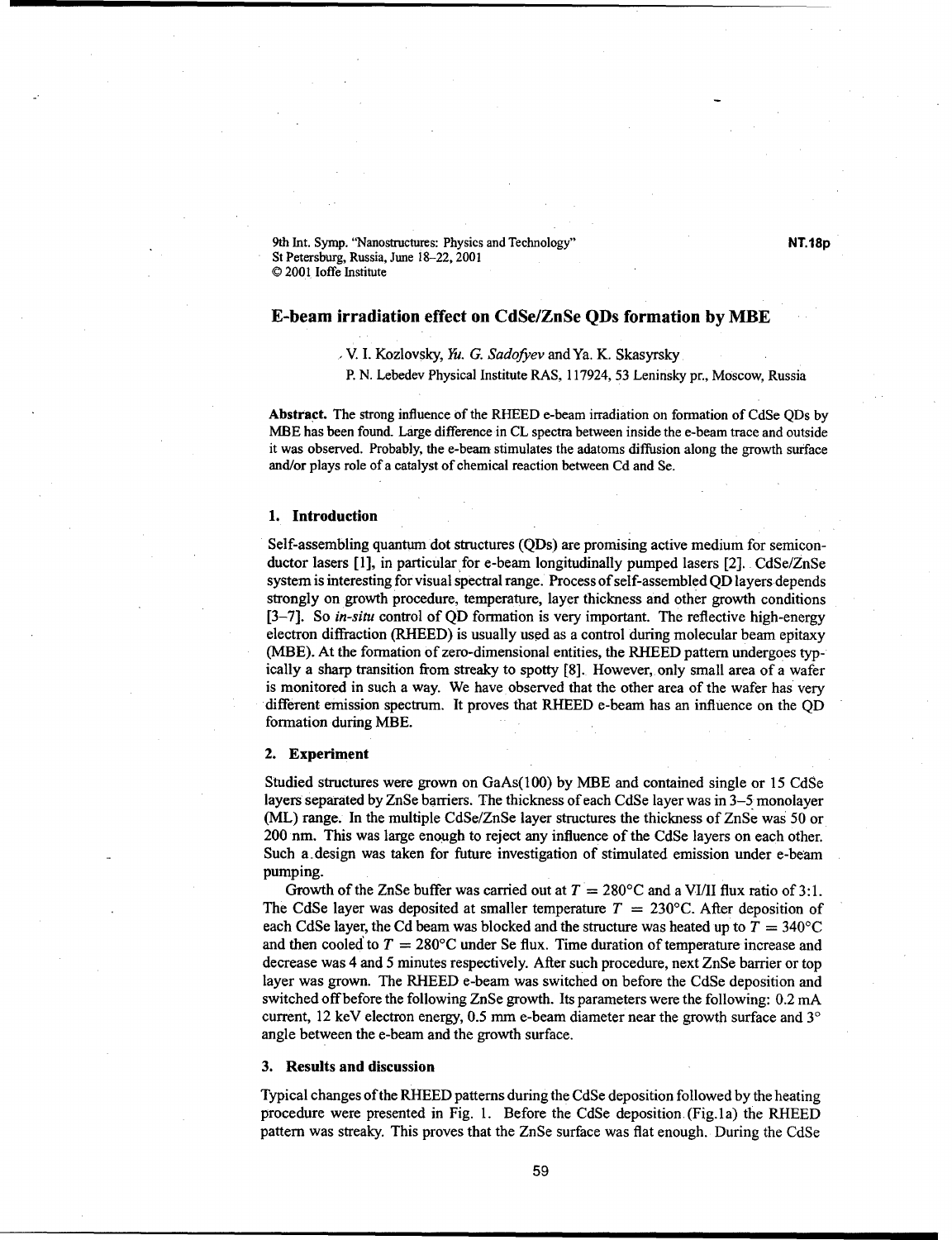## 60 Nanostructure Technology



Fig. **1.** The RHEED patterns at different time moments of the growth: before (a) and after (b) 3 ML CdSe deposition at  $T = 230^{\circ}\text{C}$ , and after heating to 340°C (c) and after cooling to  $T = 230^{\circ}\text{C}$ (d) under Se flux.



Fig. 2. CL image of the RHEED e-beam track on the structure with 15 CdSe layers and 50 nm thick ZnSe barriers. Oval spot is an area excited by CL e-beam of 5 mm in diameter. The white stripe inside the spot emits in yellow spectral range while the other part of the spot emits in blue-green spectral range.

deposition (Fig. 1(b)) the reflex width increased and a contrast of the diffraction reflexes became smaller. However, there weren't any features of3-dimensional growth at this stage. The spotty pattern appeared more clearly only at a cooling stage (Fig.  $1(d)$ ).

Cathodoluminescence (CL) measurements at electron energy of 10-30 keV, current density up to 1 mA/cm<sup>2</sup>, e-beam diameter from 10 to 0.1 mm and  $T = 300$  and 14 K were carried out. The CL image of a small area of the structure with 15 CdSe layers and 50 nm thick ZnSe barriers is shown in Fig. 2 at room temperature. Oval spot on the image is the area excited by the e-beam of 5 mm in diameter. The e-beam drops on the sample surface at 45' angle. Most of the spot area emits in green-blue spectral range while an 0.5 mm thick stripe inside the spot emits in yellow spectral range (lighter stripe). It should be noted that total intensity of the stripe emission was higher (about 2.5 times for this structure) than that from the other area. This stripe is the RHEED e-beam track. Such a difference may be due to strong influence of the RHEED e-beam on the CdSe QDs formation.

In Fig. 3 the comparison of CL spectra of the RHEED e-beam trace and outside the trace is shown for different structures at RT. The CL spectrum of the structure with one CdSe layer outside the RHEED e-beam trace contains a wide emission band with maximum at 610 nm. This band is probably caused by deep level defects. Besides, there are two lines with maximum at 461 and 478 nm (Fig. 3(a)). The first is an emission line due to the ZnSe buffer layer and the second may be an emission of thin wet CdSe (or ZnCdSe) layer. The CL spectrum of the RHEED e-beam trace contains an intense line with maximum at 518 nm instead of the 478 nm line and more weak emission from the ZnSe barrier and deep levels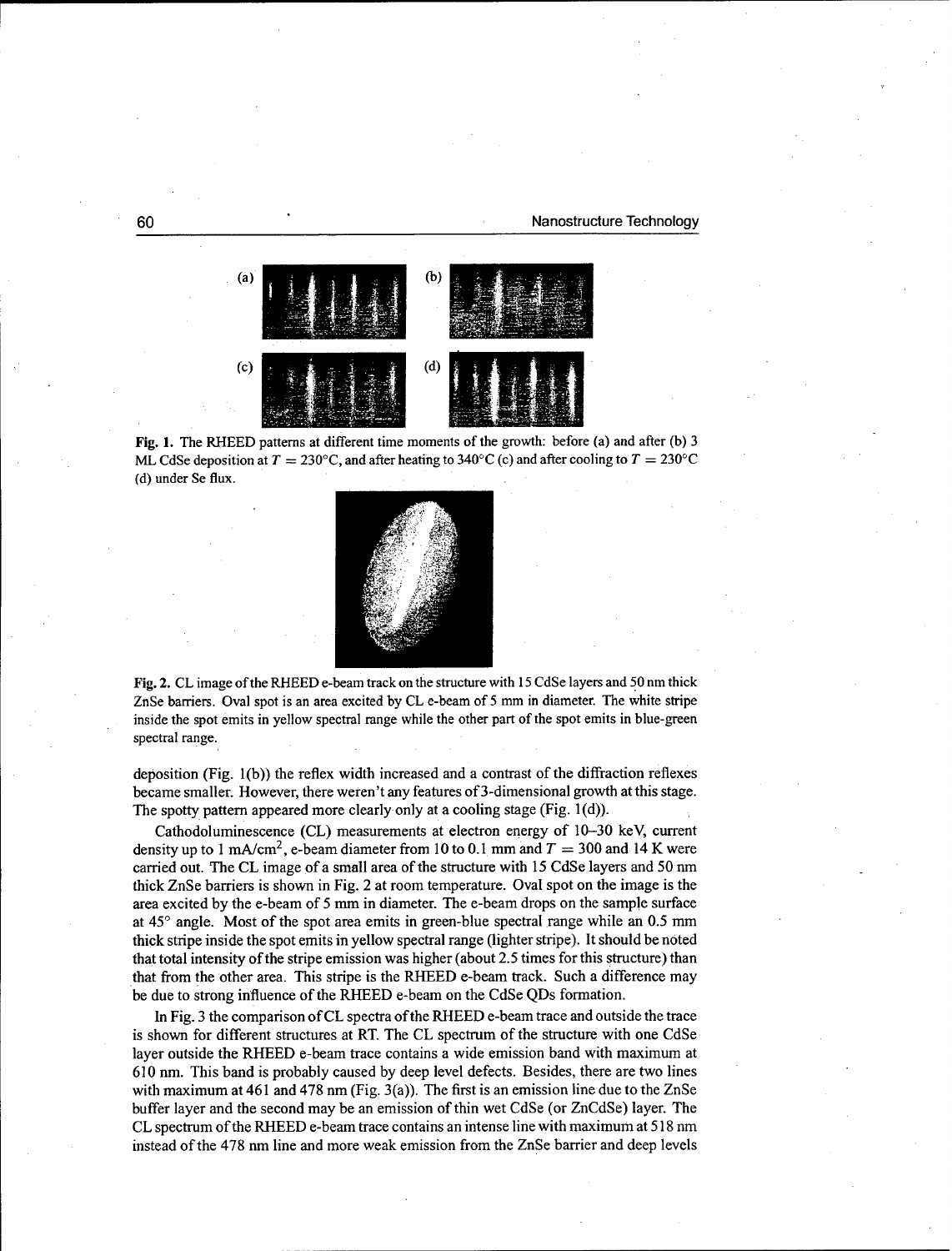



Fig. 3. Comparison of CL spectra from the RHEED e-beam track and an area outside the trace for three different structures contained 1 CdSe layer (a) or 15 CdSe layers separated by 50 nm (b) and 200 nm (c) thick ZnSe barriers, at RT,  $1 \text{ mA/cm}^2$  current density and 10 keV electron energy.



Fig. 4. The 14 K temperature CL spectra of the structure with 15 CdSe layers and 200 nm ZnSe barriers from the RHEEDe-beam trace (upper spectra) and outside the trace (middle spectra) and difference of these spectra (lower spectrum).

defects. In this case the e-beam irradiation essentially improves efficiency of CdSe related emission. The structures with 15 CdSe layers (Fig, 3(a), 3(b)) show more intense CdSe related emission even outside the RHEED e-beam track. Nevertheless the total intensity of the emission from the trace is higher again. Besides, the wavelength maximum of the CdSe related emission shifts to long-wavelength side from 547 nm to 590 nm and from 480 nm to 549 nm for the structure with 50 nm (Fig. 3(b)) and 200 nm (Fig. 3(c)) thick ZnSe barrier layers respectively. Moreover for last structure the CdSe' related emission spectrum from the trace consists of several lines with maximum at 549, 531 and *510* nim. At 10 keV excitation only one CdSe layer of this structure is in the excitation area. Indeed the electron penetration depth is 250 nim at 10 keV but the total thickness of the **100** nm thick ZnSe top layer and the 200 rm ZnSe barrier layer separating the first CdSe layer from the next is 300 nm. It means that the different lines are not due to different CdSe layers. However, even at 30 keV (the penetration depth is about 2.3  $\mu$ m), CL spectrum is practically the same. Such a spectrum is very close to the one observed for InAs/GaAs QDs [9, 10]. By analogy with InAs QDs we suppose that the observed spectrum is related to emission from not only ground level in QDs (line with 549 nm maximum) but also from excited levels  $n = 2$  and 3 (lines with  $\lambda_{\text{max}} = 531$  and 510 nm). Then the full width at haft maximum (FWHM) of the lines is small enough and equal to 66 meV. In Fig. 4, similar CL spectra for the 15 CdSe layer structure with 200 nm ZnSe barriers are presented